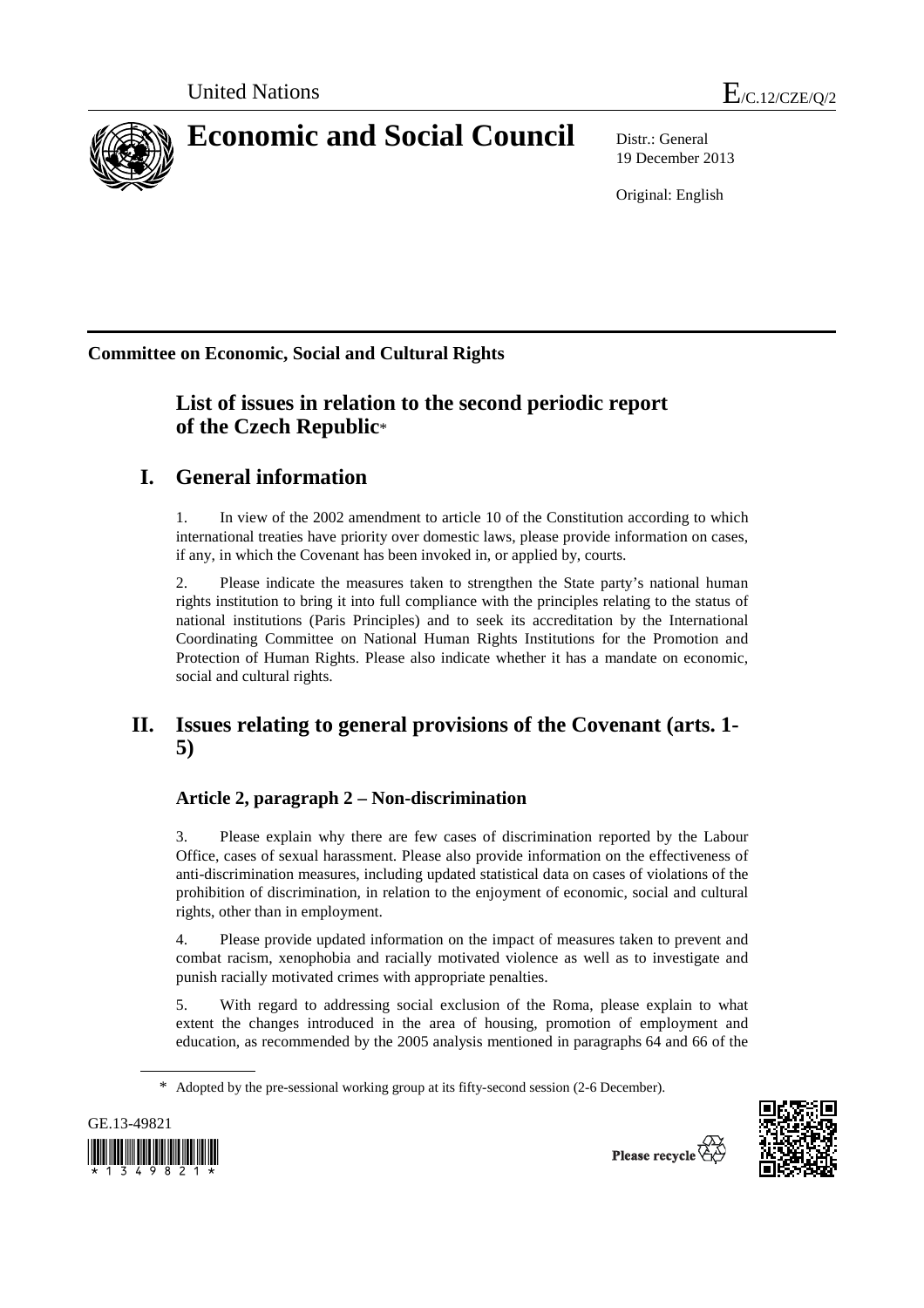State report, as well as the implementation of the 2010 Roma Integration Concept have brought about progress in the integration of Roma and in their enjoyment of economic, social and cultural rights.

6. Please provide information on the impact of the implementation of the 2006-2009 National Plan for the Support and Integration of Persons with Disabilities and subsequent plans, including with respect to social exclusion and negative prejudice about persons with disabilities. Please also indicate whether the State party's legislation provides for the obligation of granting reasonable accommodation to persons with disabilities. Furthermore, please provide information on measures taken to produce reliable statistical data on the enjoyment of economic, social and cultural rights by persons with disabilities.

#### **Article 3 – Equal rights of men and women**

7. Please provide information, including statistical data, on the application of the temporary provision aimed at ensuring equal access of men and women to employment opportunities and vocational training.

8. Please inform the Committee about the impact of the measures taken to address the low representation of women in high decision-making positions (horizontal gender segregation), their concentration in some sectors of the economy and types of employment (vertical gender segregation) in the State party.

### **III. Issues relating to the specific provisions of the Covenant (arts. 6-15)**

#### **Article 6 – The right to work**

9. Please provide information, including updated statistical data, disaggregated by year, region, sex as well as age; disability and long-term unemployed, on the impact of the State party's employment policy on unemployment situations, in particular in disadvantaged regions such as Northern, Central and Southern Moravia and North-West Bohemia. Please also provide statistical data on the percentage of job seekers placed by public labour offices and employment agencies.

10. Please provide information on the amendments to the Labour Code adopted in 2012 and describe to what extent the increased "flexibility of labour relations" that has been introduced safeguards employees' right to protection from unfair dismissal.

11. Please explain how the application of the principle of "suitable employment" has affected the Covenant rights of unemployed persons. Please also provide information on the impact on this principle on access to unemployment benefits.

#### **Article 7 – The right to just and favourable conditions of work**

12. Please indicate to what extent the system in place for setting the level of the minimum wage takes account of the requirement to provide a decent living for workers and their families. Please also provide information on the application of the provisions of the 2007 Labour Code on the regular valorization of the minimum wage. Please further provide updated information on the levels of the minimum wage and the subsistence minimum over the past five years.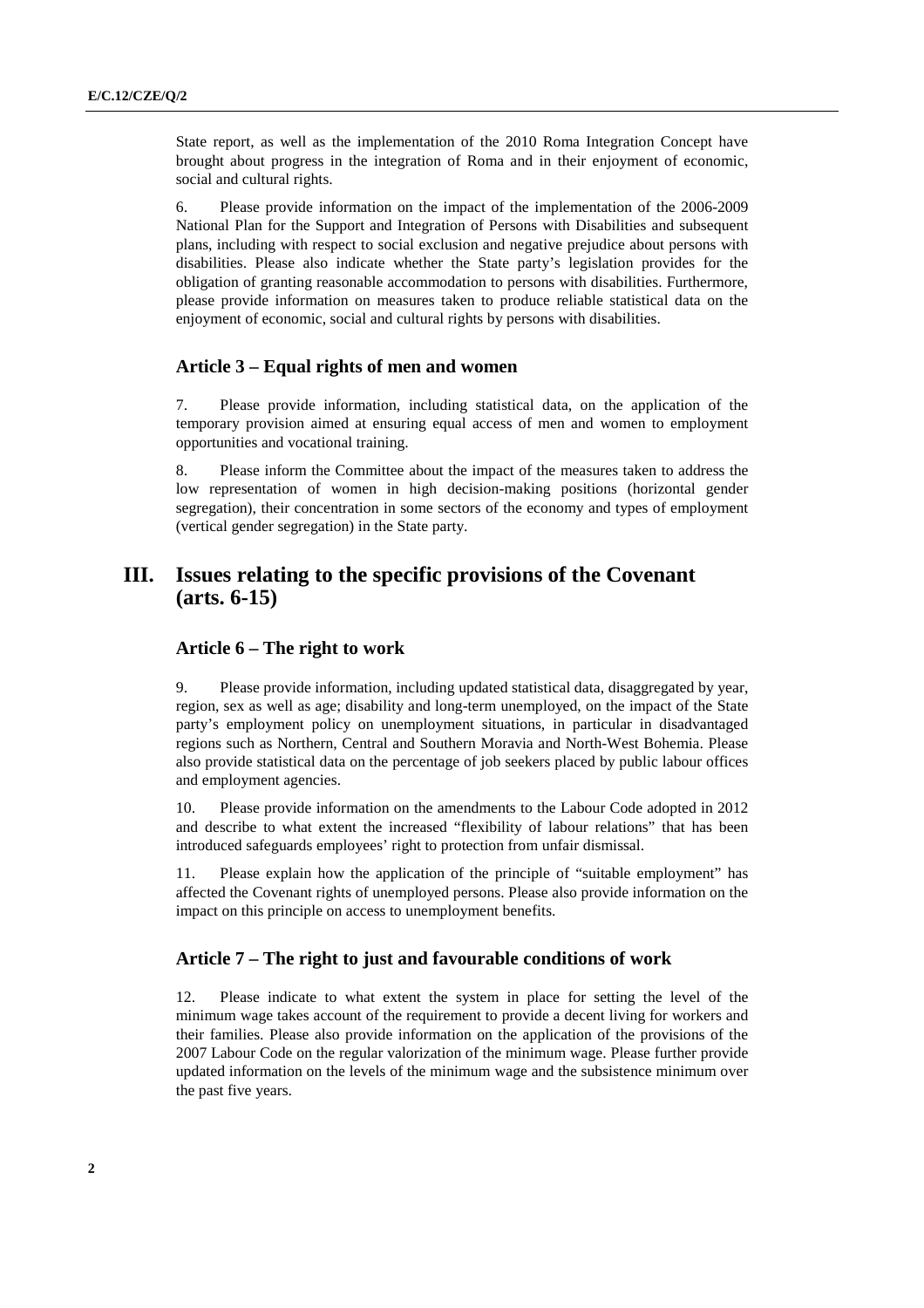### **Article 8 – Trade union rights**

13. Please indicate whether the State party envisages relaxing the legislative requirements for the holding of strike ballots in disputes on the conclusion of collective agreements.

#### **Article 9 – The right to social security**

14. Please indicate whether the State party has implemented an austerity programme and provide information on changes, if any, to social security benefits introduced during the period of economic and financial crisis. Please also indicate to what extent measures adopted take into consideration the criteria indicated in the letter from the Chairperson of the Committee dated 16 May 2012 addressed to States parties, namely on their nature which should be temporary, necessary and proportionate, comprehensive and nondiscriminatory, and respecting the social protection floor.

#### **Article 11 – The right to an adequate standard of living**

15. Please provide information on the impact of the implementation of the 2011-2015 Strategy for Combating Social Exclusion on the enjoyment of the right to an adequate standard of living by the most disadvantaged and marginalized groups.

16. Please clarify the conditions under which a person may be subject to forced eviction without being provided with alternative housing, bearing in mind the Committee's general comment No. 7 (1997) on the right to adequate housing: forced evictions.

17. Please provide information on the findings of the "mapping of homelessness situation" and services provided to the homeless in the State party, as mentioned in paragraph 99 of the State report. Please also provide information on the measures taken to reduce the vulnerability of retirees with disabilities, former psychiatric patients and former convicts, to homelessness.

#### **Article 12 – The right to physical and mental health**

18. Please provide information on measures taken to ensure access to adequate mental health treatment and care, including through community-based settings, as well as periodic review and effective judicial control of confinement, as requested by the Committee in paragraph 41 of the previous concluding observations.

19. Please provide information on the impact of measures taken by the State party to combat drug use and to provide drug users with access to treatment services.

#### **Articles 13 and 14 – The right to education**

20. Please clarify whether compulsory school attendance also applies to children in an irregular situation.